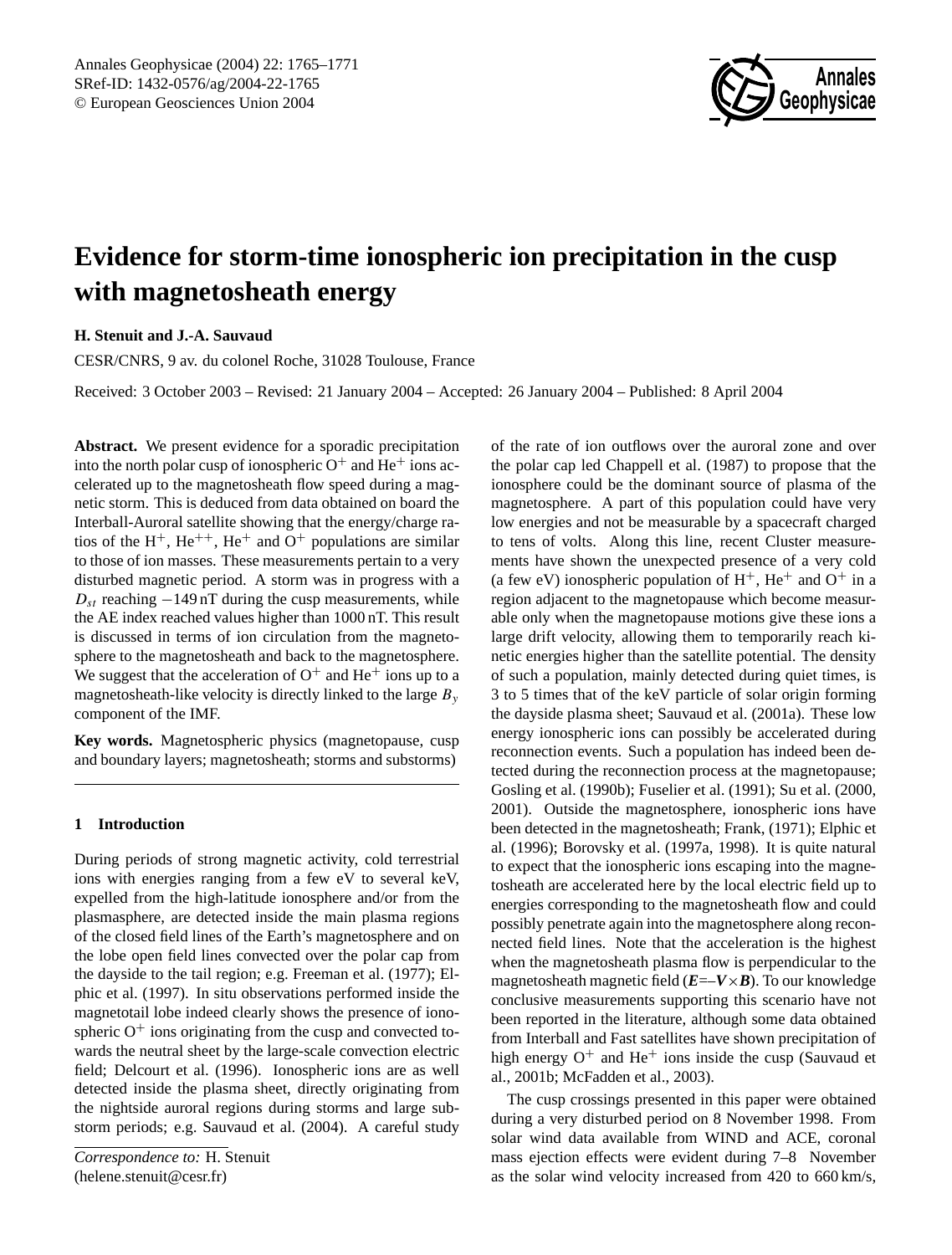

**Fig. 1.** Plasma (density, velocity and dynamic pressure) measurements obtained on board ACE and magnetic field components measured on board ACE (solid line) and WIND (dashed line) in the solar wind on 8 November 1998 between 02:00 and 09:00 UT. The time delay necessary for the plasma to reach the Earth's magnetosphere has been taken into account. The gray area corresponds to the cusp measurements by Interball Auroral.

particle densities increased to  $27 \text{ cm}^{-3}$ , and  $B_z$  became strongly southward (maximum deflections to −25 nT in GSM frame). Active to minor storm levels occurred during 6–7 November. Activity increased to severe storm levels during 8 November.

On 8 November, the Interball Auroral satellite observes, inside the cusp, high fluxes of  $H^+$  and  $He^{++}$  ions coming from the magnetosheath and also the typical ionospheric outflow of  $O^+$  and He<sup>+</sup>, which is a characteristic of this region. However, energetic  $O^+$  and  $He^+$  precipitation are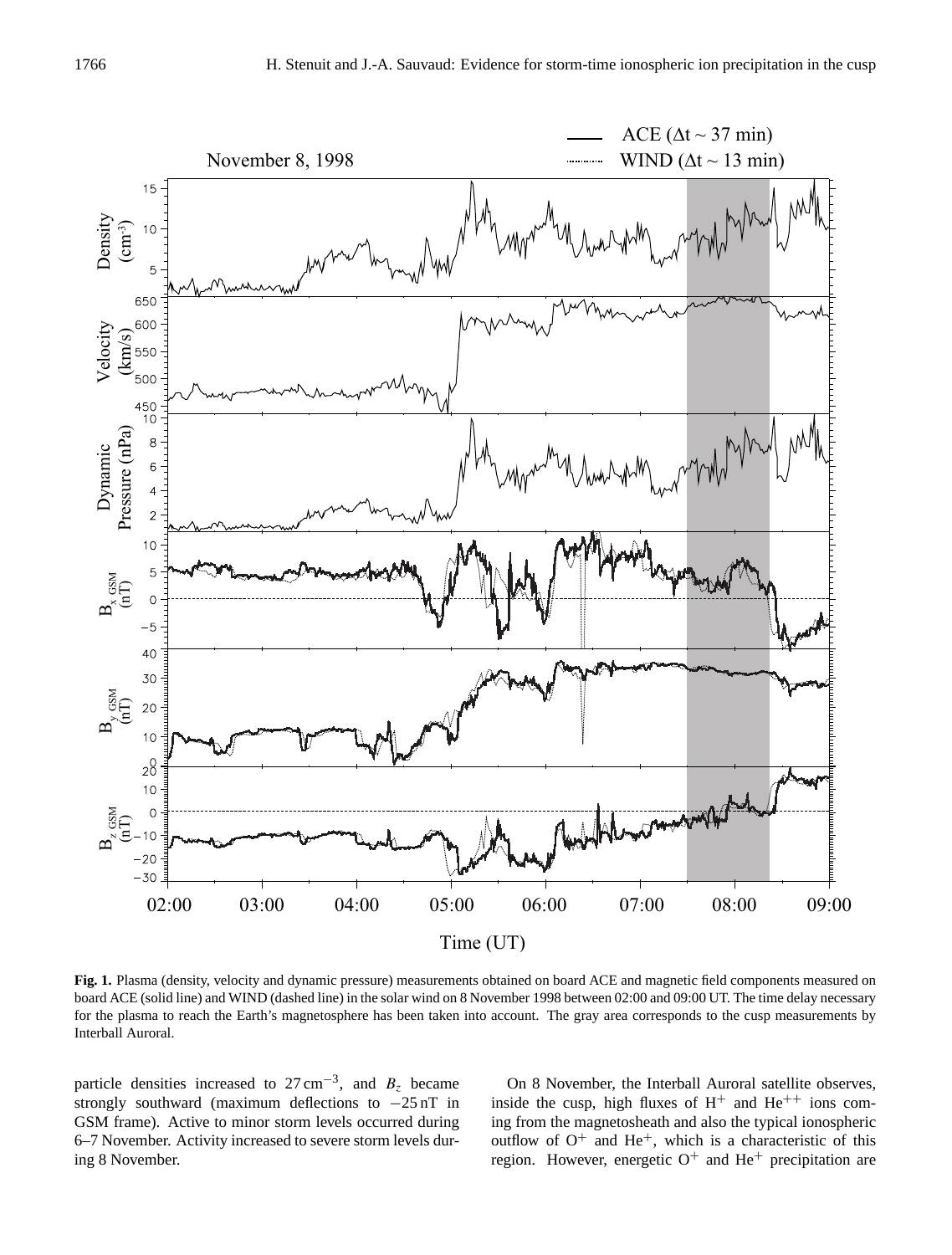

**Fig. 2.** Interball Auroral observations on 8 November 1998 between 07:30 to 08:20 UT. From top to bottom: the energy time spectrograms for electrons,  $H^+, O^+, He^{++}, He^+$ . The fluxes are color coded. The bottom panel indicates the pitch-angle variations as a function of time. The vertical line delimitates the different regions discussed in the text.

also detected inside the cusp. These ions have velocities comparable to that of magnetosheath ions: the energy ratios of the ions with mass ranging from 1 to 16 are close to their mass ratios. This observation is discussed in terms of the global circulation of plasma from the magnetosphere to the magnetosheath and then back to the magnetosphere through the cusp, without strong parallel acceleration.

### **2 Detailed interplanetary conditions**

During the time of interest, from 07:30 to 08:30 UT on 8 November, a storm was in progress with a  $D_{st}$  reaching −149 nT. The AE index reached values higher than 1000 nT. The ACE satellite was probing the solar wind close to the L1 point, (GSM, 221,  $-28$ ,  $-11$ )  $R_E$ , while WIND was monitoring the solar wind data closer to the Earth (GSM, 77, 16, 3)  $R_E$ . ACE and WIND plasma and magnetic field data used in this study are displayed in Fig. 1. The ACE data come from the Solar Wind Electron Proton Alpha Monitor (SWEPAM) experiment and Magnetic Field experiment, respectively described by McComas et al. (1998) and Smith et al. (1998). WIND magnetic field data used in this study are from the MFI instruments described by Lepping et al. (1995). From top to bottom, Fig. 1 displays, during the time interval from 02:00 to 09:00 UT, the density, the velocity and the dynamic pressure of the solar wind obtained by ACE and the three components of the interplanetary magnetic field (IMF) in GSM coordinates measured by ACE (solid line) and by WIND (dashed line). The gray area corresponds to the cusp measurement by Interball Auroral. The time delay necessary for the plasma to reach the Earth's magnetosphere has been taken into account. Both the solar wind velocity and density change strongly around 05:00 UT. The velocity increases from about 470 km/s up to values higher than 600 km/s and stays at this level up to the end of the interval. The density reaches a maximum higher than 15 cm−<sup>3</sup> and then fluctuate between 7 and  $15 \text{ cm}^{-3}$ . Nearly simultaneously with the velocity increase, the  $B<sub>z</sub>$  component of the IMF displays a large southward excursion  $(-10 \text{ to } -25 \text{ nT})$  and slowly recovers until 08:20 UT when it takes suddenly large positive values. From ∼04:30 to ∼06:00 UT, the  $B_y$  component strongly increases to a value reaching 30 nT, while the  $B_x$  component shows large fluctuations. During the Interball Auroral cusp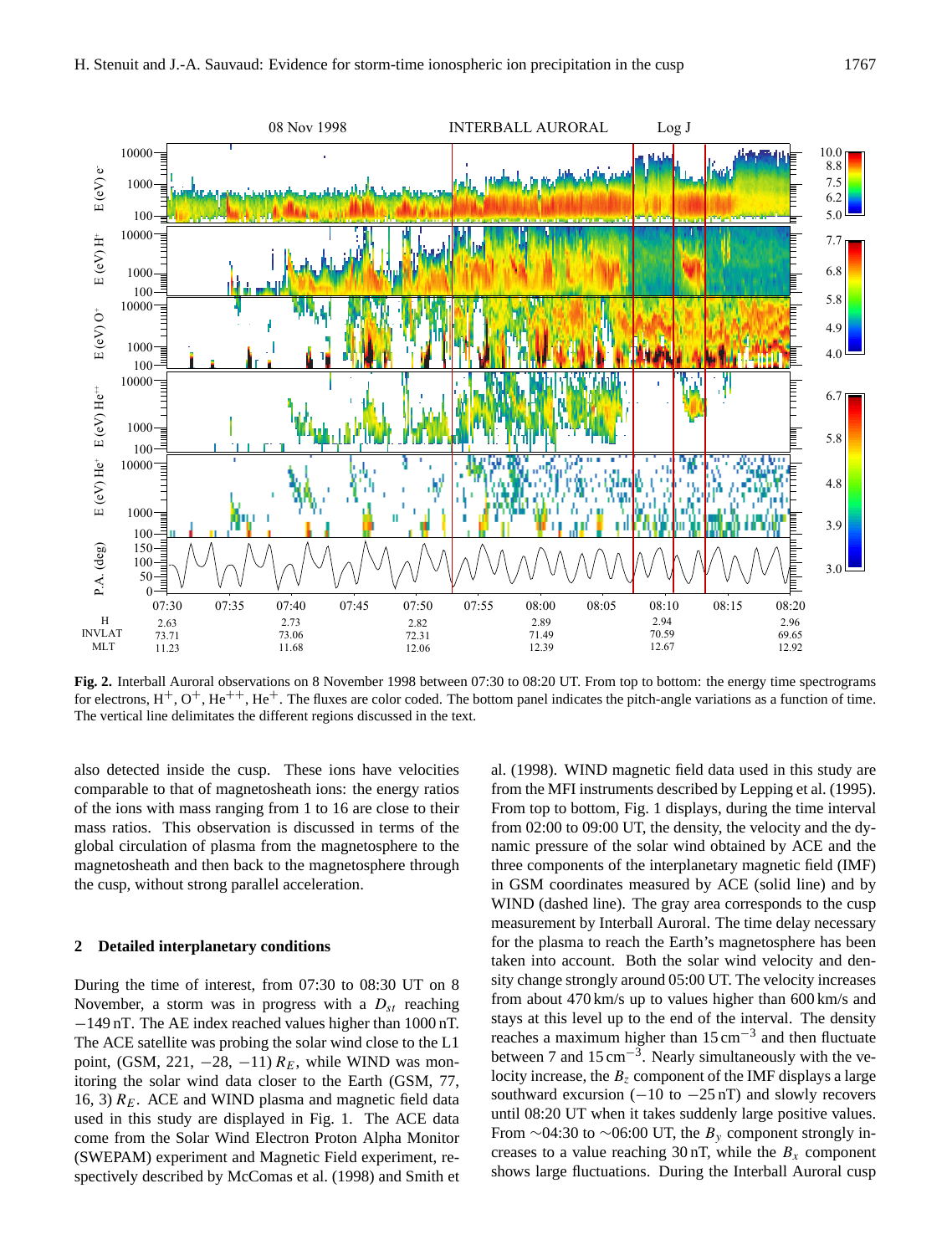

**Fig. 3.** An enlarged view of Interball Auroral data on 8 November 1998 between 07:37 and 07:49 UT. The red vertical line shows the beginning of an ion dispersed structure.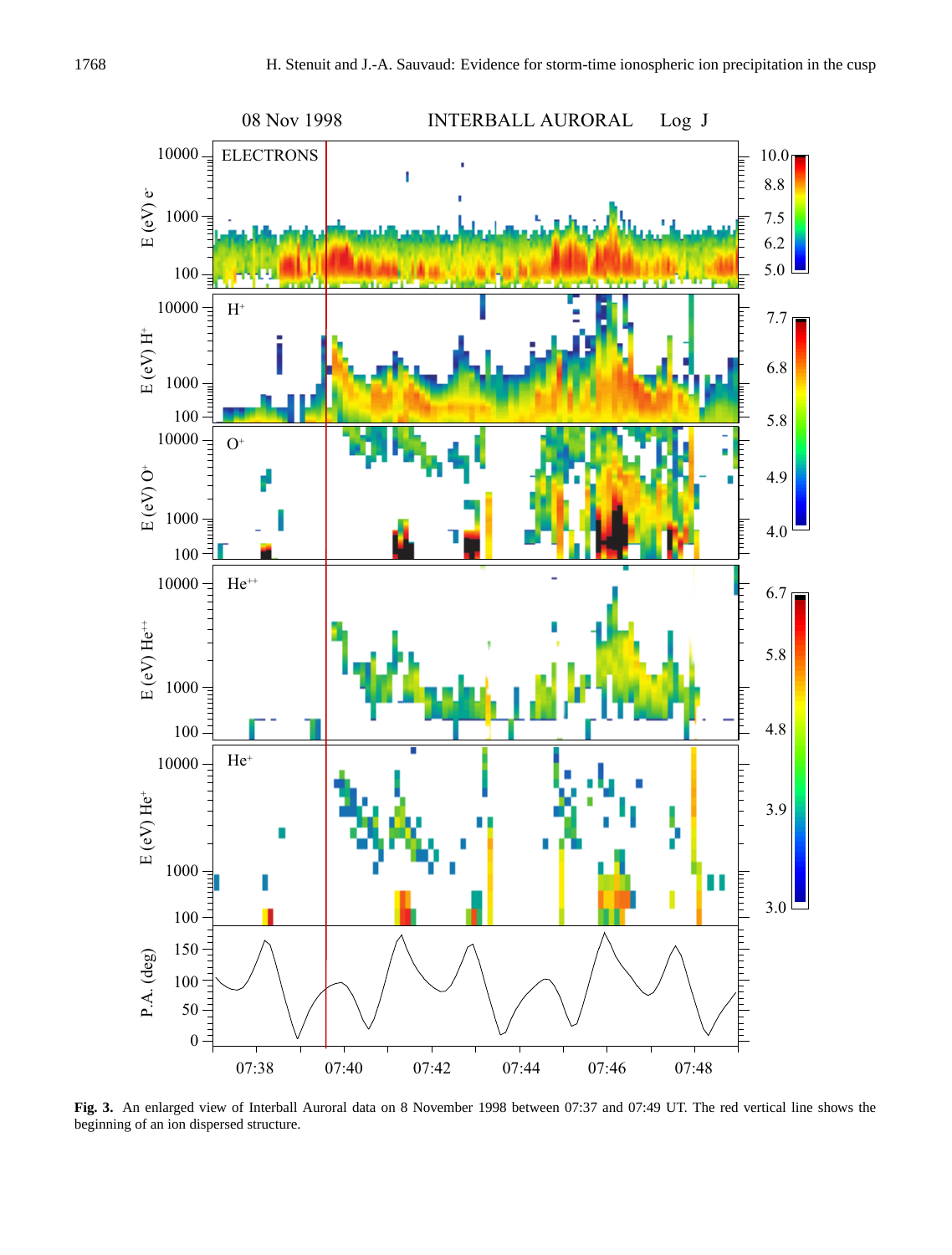crossing, the main component of the IMF,  $B<sub>v</sub>$ , is duskward directed and is very strong, around  $30 \text{ nT}$ . The  $B<sub>z</sub>$  component turns from southward to northward. The solar wind density and pressure are largely fluctuating and the solar wind velocity is quite stable around 640 km/s.

#### **3 Interball auroral observations**

On 8 November, 1998, the Interball Auroral satellite passes over the dayside oval auroral from 11:00 MLT and 74◦ – invariant latitude to 13:00 MLT and 69◦ – invariant latitude. The altitude of the satellite is close to 18 000 km. Figure 2 shows the measurements performed on board by the ION experiment from 07:30 to 08:20 UT; see Sauvaud et al. (1998) for a detailed description of the experiment. The different panels display, from the top to the bottom, the energy time spectrograms of electrons,  $H^+$ ,  $O^+$ ,  $He^{++}$ ,  $He^+$  ions. The fluxes are color coded. The bottom panel gives the particle pitch-angle as a function of time. Normally, the spin axis of the satellite is directed towards the Sun, but here, at the end of its lifetime, the spin axis was pointing several degrees away from the Sun direction and the satellite had a large nutation motion. That's why, the pitch-angle presents such non sinusoidal features. The satellite passes from the polar cap to the dayside plasma sheet and observes first the cusp between 07:35 and 07:53 UT. The cusp is characterized by sporadic enhancements of fluxes of  $H^+$ ,  $He^{++}$  ions and of low energy electrons  $(E<800 eV)$ . Around 07:53 UT, the satellite enters in a region where the energy of the ions and of electrons is higher. Proton fluxes with energies reaching the detector limit (15 keV) are clearly enhanced. However, the satellite still observed there sporadic injections. We identify this region which is crossed until 08:07 UT as the projection of the dayside boundary layer filled with accelerated magnetosheath plasma and with energetic oxygen. Around 08:07 UT, the satellite enters inside the dayside extension of the plasma sheet where no  $He^{++}$  ions are detected and where the electron fluxes for energies higher than 4 keV become detectable. However the satellite still made two very brief encounters with the cusp/boundary layer from 08:11 to 08:13 UT and finally around 08:15 for less than 1 min.

During the first cusp and boundary layer crossing and even before, over the polar cap, large outflows of low energy  $O^+$ and He<sup>+</sup> ions are clearly seen each time the view direction of the detector is close to the magnetic field. Conical pitchangle distributions with flux maxima can be clearly recognized, for example, around 07:55 and 08:00 UT. These particles are outward flowing from the ionosphere with energy lower than  $2-3$  keV. Note that, as expected, the solar  $He^{++}$ ion fluxes do not show such a behavior. Between 08:07 UT and 08:10 UT, i.e. when the satellite enters inside the dayside plasma sheet either due to its own motion or due to magnetospheric boundary motions, it detects an oxygen energy band, for energies higher than 1 keV, clearly modulated by the spin phase. The oxygen energy is maximal for large pitch-angles. This is an indication that these ions are injected from a distant source. We performed a trajectory backward tracing using the Tsyganenko-96 magnetic field model, taking into account the ion energy-mass and pitch-angle. According to the computation, the ions have been injected close to the equatorial plane at ∼08:00 UT. The computed source is located at R ∼6  $R_E$ , ∼−30° magnetic latitude and ~12:30 MLT. According to the model, the ions were first injected towards the south hemisphere. Between the source and Interball, the ions travel  $\sim$ 17  $R_E$  along the field line.

Later, after the brief cusp crossing (∼08:12 UT), inside the plasma sheet again, Interball detected several other energy bands in the energy range extending from 1 keV to 10 keV (Fig. 2). To our knowledge, such ion structures have only been reported before by Boehm et al. (1999) from FAST data and been interpreted as due to the ejection of ions from the equatorial plane in a temporally localized, spatially extended, equatorial source, under the possible action of a compression pulse. This scenario is in good agreement with the observations presented here, as we computed that oxygen ions are injected from a region located close to the equatorial plane, during a period of enhanced and variable solar wind pressure (Fig. 1).

Coming back to the cusp ion injections occurring just before 07:40 UT, the  $H^+$  energy dispersed traces are related to identical structures for the  $He^{++}$  ions but surprisingly also with dispersions of  $He<sup>+</sup>$  ions. This can be easily appreciated in Fig. 3 which presents an enlarged view of these cusp injections between 07:37 and 07:49 UT. Flux enhancements of high energy oxygen is also concurrently seen.

We focalized here on the double ion dispersion starting around 07:40 UT. This structure, which corresponds to an enhancement of the electron flux, exists in the energy time spectrograms of  $H^+$ ,  $He^+$ ,  $He^{++}$ ,  $O^+$ . The energy/charge ratios of the ion populations seems to be quite similar to those of their masses. This can be appreciated in Fig. 4 which displays the four ion energy spectra at a chosen time during the ion dispersion (07:40:37 UT). The vertical gray areas indicate the energies which correspond to a energy/charge ratio equal to the mass ratio based on the energy of the flux maximum of the hydrogen energy spectra which corresponds to a velocity of 350 km/s. The agreement between expectations and observations is reasonably good. This observation strongly suggest that the ionospheric ions precipitating inside the cusp have first reached the magnetosheath with a weak kinetic energy and have been accelerated there up to a velocity close to the magnetosheath velocity and then re-enter the magnetosphere inside the high-latitude cusp.

## **4 Discussion and conclusion**

Interball Auroral observations on 8 November 1998, presented here, highlights several points concerning the motion of ionospheric ions. The sporadic precipitation of ionospheric plasma inside the cusp, together with solar wind ions, clearly show that ionospheric plasma is able to cross the magnetopause before being precipitated inside the ionosphere.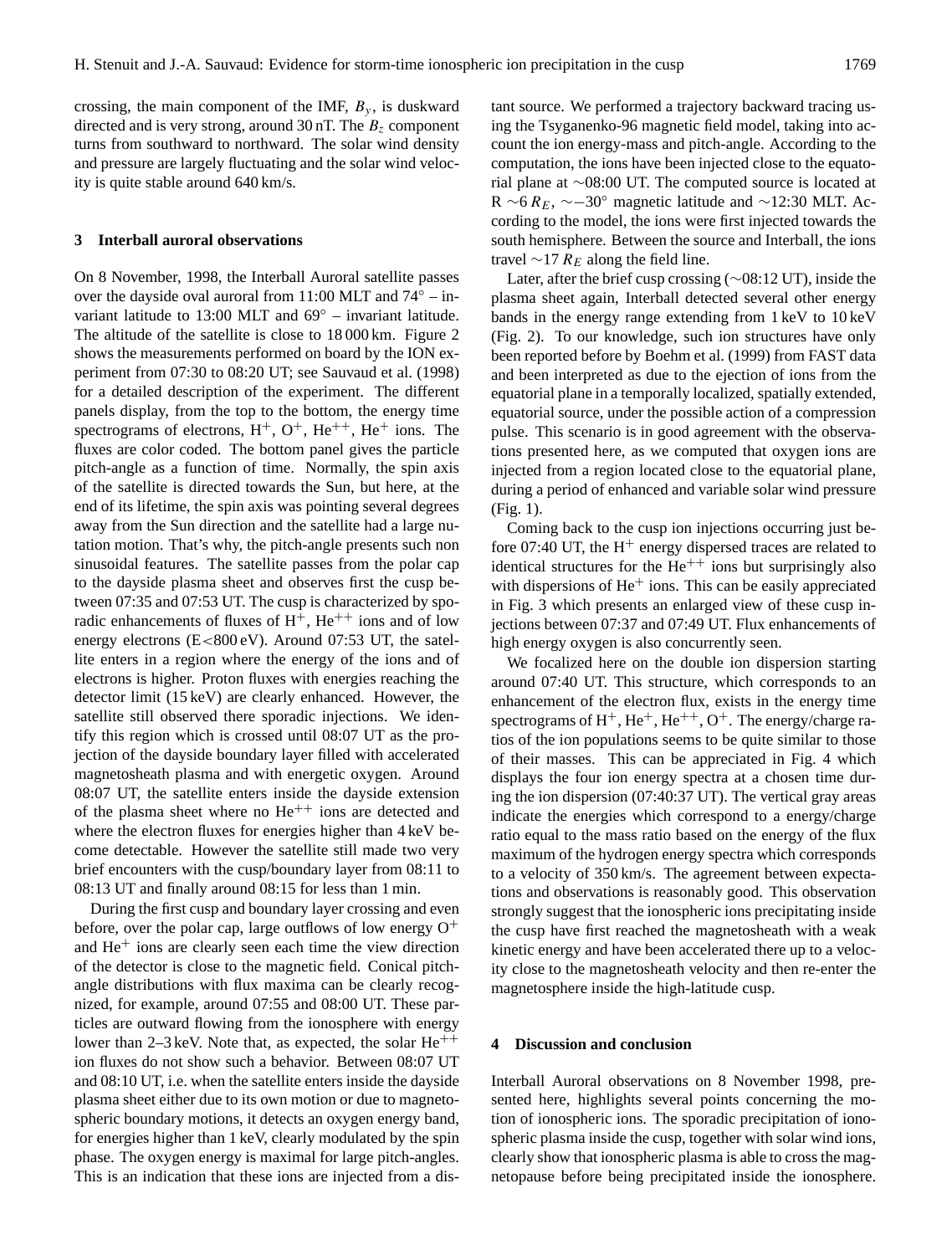

**Fig. 4.** Average energy spectra for the  $H^+$ ,  $He^{++}$ ,  $He^+$  and  $O^+$ precipitated ions observed around 07:40:37 UT on board Interball Auroral. The vertical gray areas indicate the energy ranges which correspond to an energy/charge ratio equal to the mass ratio, based on the hydrogen energy spectra.

Several main mechanisms could explain the population of the magnetosheath with ionospheric plasma. The simplest one refers to the ion gyro radius. Ions can escape when their gyro-radii are comparable with the magnetopause thickness, and when the IMF has a southward component, as in the case presented here. This later mechanism has been shown to adequately explain the distribution functions of oxygen ions observed by Cluster inside the magnetosheath; Marcucci et al. (2003). However, in our case we don't know either the magnetopause thickness or the magnetic field value just inside the magnetosphere. The only boundary condition is given by the fact that the kinetic energy  $(E_{in})$  of the  $O^+$  and  $He^+$  ions in the magnetosphere should be low compared with the energy they gain in the magnetosheath  $(E_{out})$ . Supposing  $E_{in}/E_{out}$ ~0.1 (∼300 eV for He<sup>+</sup> energy in the magnetosphere), this lead to *LB* ∼5000 km.nT (with L the magnetopause thickness and  $B$  the magnetic field at the magnetopause). The pressure balance  $(nmv^2 = B^2/\mu_0)$  provides a rough estimation of the B value at the magnetopause; ∼120 nT (with density and velocity values taken from ACE measurements). Thus, the magnetopause thickness should be L ∼40 km. This number being unrealistic, we can eliminate this mechanism to explain the ions exit into the magnetosheath. Other possibilities include the ion transport across the magnetopause under the effect of large amplitude ULF waves, as recently shown by Greco et al. (2003) and/or magnetic reconnection.

Once into the magnetosheath the  $E \times B$  drift can possibly give the ions a bulk velocity tangent to the magnetopause when the flow is mainly perpendicular to  $B$ . This is the case for the event we studied; the IMF configuration (very strong  $B<sub>v</sub>$ ) and the expected meridian motion of the magnetosheath flow near noon, are consistent with the existence of a magnetosheath large-scale electric field  $(E=-V\times B)$  able to accelerate the ionospheric ions close to a large fraction of the magnetosheath velocity and to bring them to the high-latitude cusp where, as indicated by the Interball results, they sporadically re-enter the magnetosphere through the cusp, where it is generally admitted that the injections of magnetosheath plasma result from magnetic reconnection. However, note that the single satellite data presented here do not allow one to go into much further details concerning the output/input mechanisms.

The observations presented in this article show that during a strong disturbed period corresponding to a southward IMF with a large  $B<sub>v</sub>$  component, the magnetopause is permeable to ionospheric particles and that these ions precipitate into the cusp, with a magnetosheath-like velocity. The boundary layer, probably located on closed field lines, is also populated with a mixture of solar wind  $(H^+, He^{++})$  and ionospheric ions (He<sup>+</sup>,  $O<sup>+</sup>$ ) which are also sporadically injected towards the ionosphere. The global circulation of ionospheric ions (escape from the magnetosphere, acceleration in the magnetosheath, precipitation in the cusp, entry into the boundary layer) should now be studied in detail by future multipoint observations. We should also understand why the precipitation of energetic ionospheric ions into the cusp occurs only during geomagnetic storms as deduced from the Interball database.

*Acknowledgements.* We thank N. Ness of Bartol Research Institute for the ACE magnetic field data, D. J. McComas of Southwest Research Institute for the ACE solar wind plasma data and R. P. Lepping for the MFI WIND data. We thank E. Budnik for helpful discussions.

Topical Editor T. Pulkkinen thanks a referee for his help in evaluating this paper.

#### **References**

- Boehm, M. H., Klumpar, D. M., Möbius, E. Kistler, L. M., McFadden, J. P. Carlson, C. W., and Ergun, R. E.: Fast auroral snapshot observations of bouncing ion distributions: Fieldline length measurements, J. Geophys. Res., 104, 2343–2355, 1999.
- Borovsky, J. E., Thomsen, M. F., and McComas, D. J.: The superdense plasma sheet: Plasmaspheric origin, solar wind origin, or ionospheric origin?, J. Geophys. Res., 102, 22 089–22 097, 1997a.